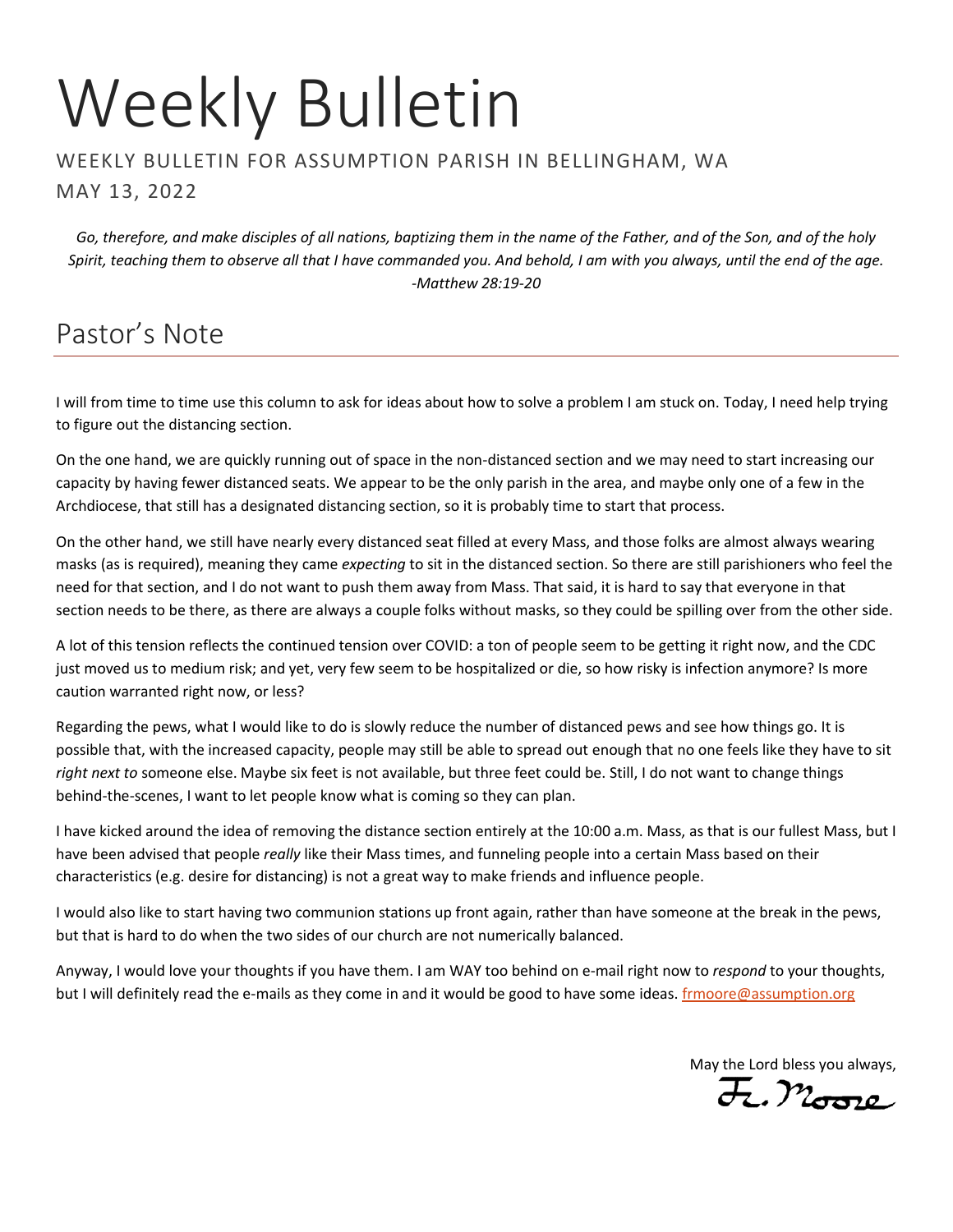## Archdiocese Page

The Archdiocese of Seattle invites parishioners to view their [webpage.](https://archseattle.org/) Find all things Catholic in Western Washington, including Catholic events, ministries, giving and service opportunities, ways to deepen faith and much more.

## Official Appointments

As of July 1, 2022, the new pastoral appointments will take effect. [Click here](https://seattlearch.app.box.com/s/x7iz9seg5ubcxgt30vdxtdp4g42ddrp0/file/954006284358) to view the appointments.

# Our Lady of Hope (New Parish)

Archbishop Paul Etienne announces the merging of two parishes in Everett, WA into one new parish, Our Lady of Hope. For more details[, click here.](https://seattlearch.app.box.com/s/0r8ata7a3h4mwnasd8fuv46q5xzyhgww)

# Parish News

## Easter Season Family Activities

This **Sunday in the gym, May 15, following the 10:00 a.m. Mass**, activity stations will be set up during coffee hour for all families to join us in celebrating Christ's resurrection and the Easter season. The event is sponsored by the parish's Whole Family Catechesis program and is open to all parishioners.

## Annual Catholic Appeal

Thank you to all those who have returned your Annual Catholic Appeal pledge. Your gift makes a difference to our brothers and sisters in all places in life, including those in prison, people who are at end of life, youth and young adults, and families seeking to grow in their faith and celebrate the sacraments. If you have not yet made a pledge, please use a pledge envelope (available in the Gathering Space) or [online](http://www.archseattle.org/GiveACA) form to make a safe and secure gift to the appeal.

## Part-Time Custodian Opening

Assumption Parish is looking for a part-time custodian who is able to work evenings and some weekend hours. The job is 15- 20 hours per week and the hours are flexible. To find out more, go to our website and download the job description and application. For any questions, contact [karenz@assumption.org.](mailto:karenz@assumption.org)

## Pancake Breakfast

May 22<sup>nd</sup> after the 8:00 am and 10:00 am Masses, we will be serving pancakes, scrambled eggs, sausage, juice and coffee. Come and support Cub Scout Pack and bond with your committee. Hosted by Assumption Scouts.

# Spring Food for Families (Knights of Columbus)

We'll be in the Assumption parking lot on the fourth Sunday of May (5/22) starting at 7:30 am and until 11:00. And continuing in June (6/26). All cash donations for June will be given to Hope House. We will gratefully accept cans of food—soups, peanut butter/nut butters, vegetables, fruit, meat, beans, 2 lb./or less packages of pasta and dry beans and cash donations. Please no glass containers.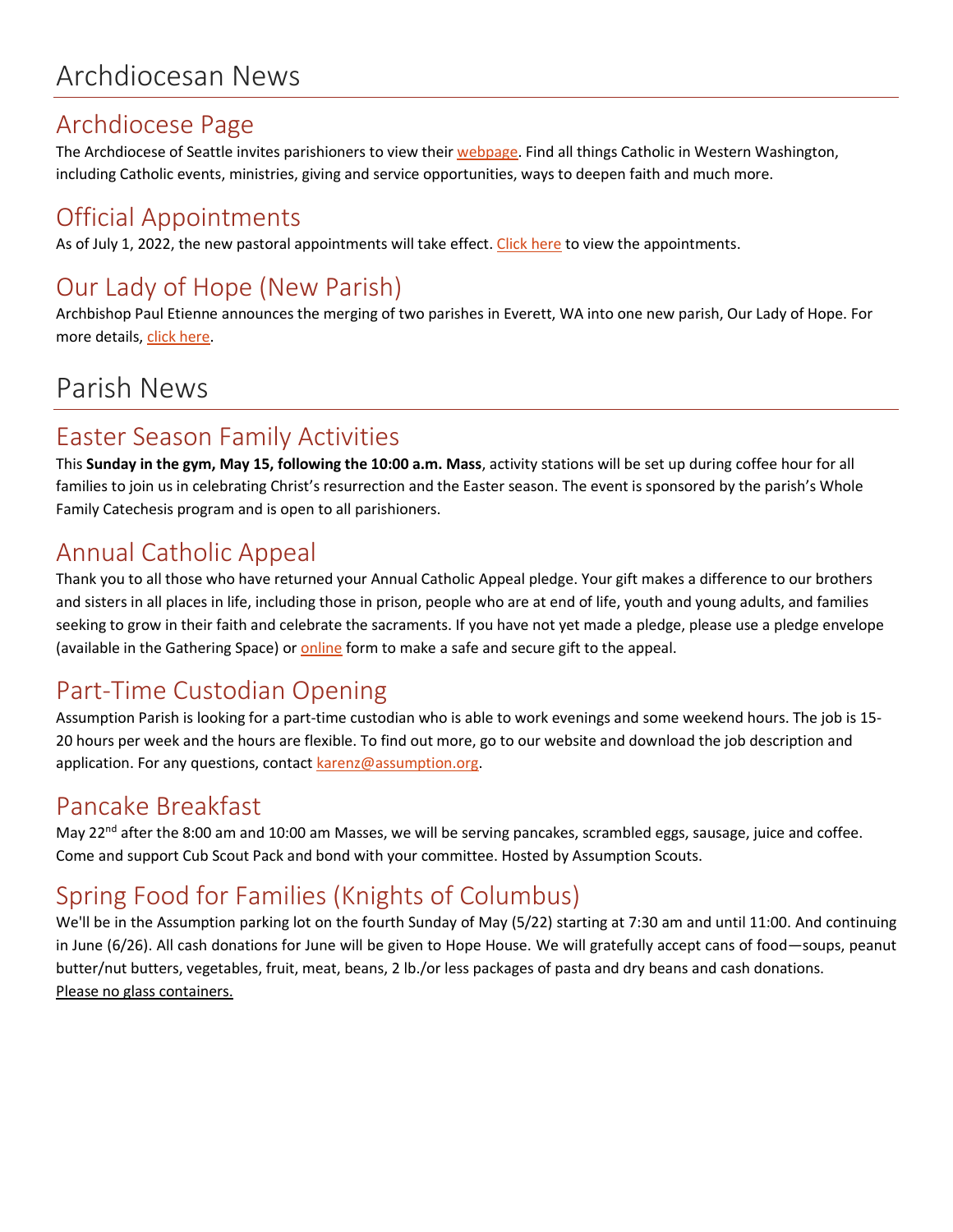## Fr. Moore's Availability

If you have tried to arrange a meeting with Fr. Moore recently using [https://frmoore.com/bookings,](https://frmoore.com/bookings) you may have noticed that nothing seems to be available. Unfortunately, that is an accurate reflection of reality. Due to vacations, year-end events, his annual retreat, and Priest Days, Fr. Moore has almost no availability until July. He will certainly cancel and move things to accommodate emergencies, but anything short of that will have to wait.

This is an excellent time to notice how competent and helpful our parish staff is. Also, an excellent time to encourage a young man in your family to consider priesthood so that our parish may one day have a parochial vicar again.

# School News

## School Play

Assumption Catholic School will host the Missoula Children Theater's version of "Johnny Appleseed" next Saturday, May 21st at 3 pm and 5:30 pm. All are invited. Admission is free but donations are greatly appreciated. Come see the K through 8<sup>th</sup> grade students perform in this wonderful show!

#### Goodbye Take-N-Bake

Assumption PTC is having their last Take-N-Bake meal and unfortunately will not be continuing. Find at the end of the bulletin a order form.

## Upcoming

#### Events

- **Saturday, May 14**
	- o 9:00 am Laudato Si Action, Gym
- **Sunday, May 15**
	- o 9:00 am Coffee Hour, Gym
	- o 11:00 am Coffee Hour, Gym
- **Saturday, May 21**
	- o 5:00 pm First Communions
- **Sunday, May 22**
	- o All Masses First Communions
	- o 9:00 am Pancake Breakfast, Gym

#### Sanctuary Lamp Candle

**This week the candle burns for:** Patricia Wright

#### Intentions

- **Saturday, May. 14**
	- o 5:00 pm, Bernadatte Barrett, SI
- **Sunday, May. 15**
	- o 8:00 am, Charles Krause, RIP
	- o 10:00 am, Pro Populo
	- o 12:30 pm, Antonia Ramirez, SI
- **Tuesday, May.17**
	- o 5:30 pm, David W. Smith, RIP
- **Wednesday, May.18**
	- o 7:15 am, Alberto Vergel De Dios, RIP
	- **Thursday, May.19**
		- o 7:15 am,
- **Friday, May. 20**
	- o 8:15 am, Joseph Springob, RIP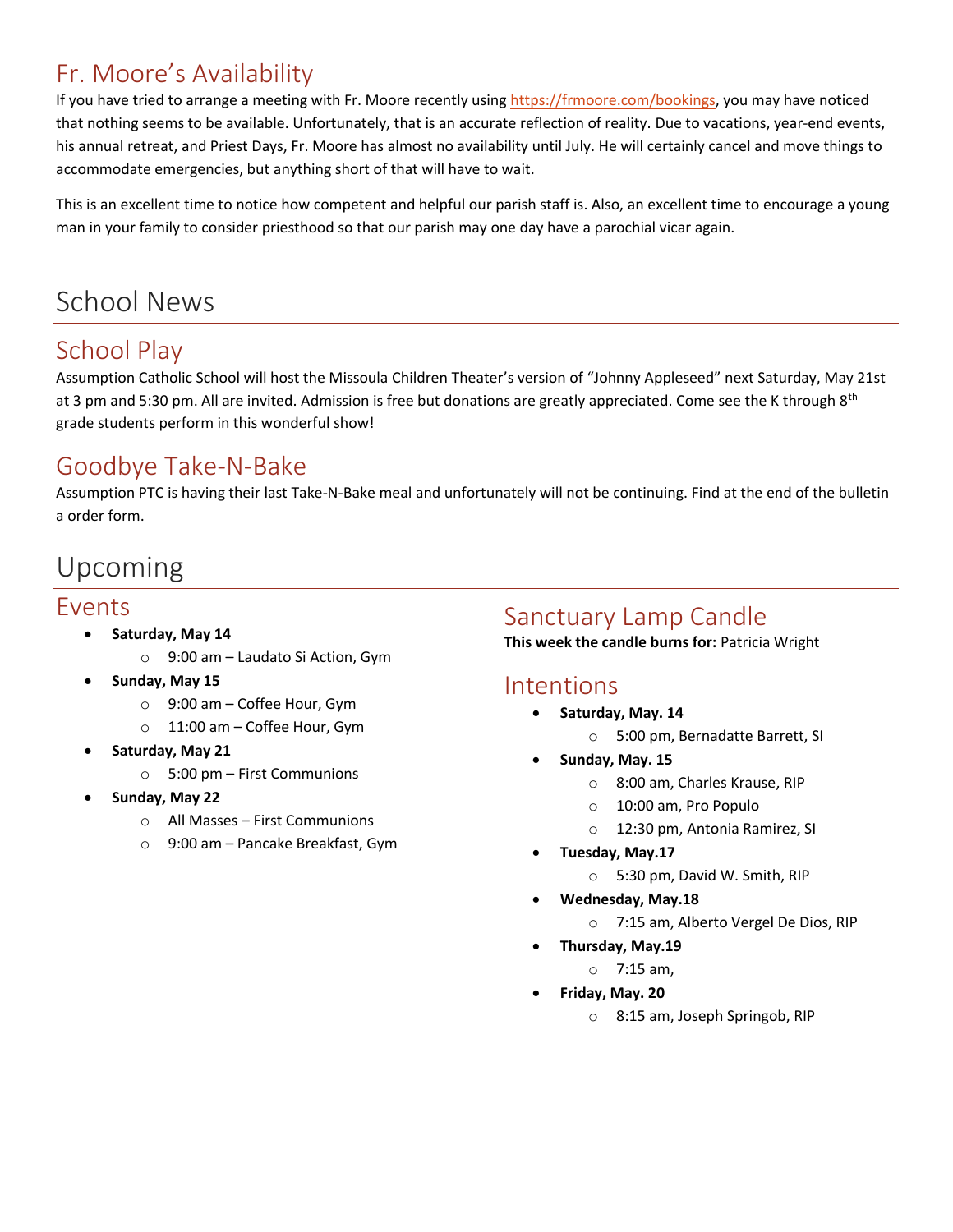# In Case You Missed It

*Fr. Moore is zealous about not repeating information in the bulletin. However, a compromise has been reached for organizations requesting to be in the bulletin for more than one week. Everything in this section will always be a repeat, so if you read the bulletin every week, you can rest assured you have already seen this information.*

## Parish Administrator Job Opening

Karen Zuther is retiring this summer and we are looking for someone to fill her position. Anyone interested in applying for the position can find specific information on the parish website[, www.assumption.org](http://www.assumption.org/) or by clicking this link: [PAA Job.](https://www.paycomonline.net/v4/ats/web.php/jobs/ViewJobDetails?job=75416&clientkey=BB7A931544EE535844C24FB8F8C1578D&jpt=6652dddda436b0a4152e5ee76ced0c6b)

## The Laudato Si Action Platform- A Vatican Initiative

Join with the Assumption Creation Care Ministry to explore how to use the Vatican Laudato Si' Action Platform to respond to the pope's urgent challenge to protect the earth, our common home. Our focus will be on practical ways individuals and families\* can participate in this plan. Older children are welcome to attend.

Saturday, May 14th 9:00-11:00 a.m. Church of the Assumption – Gymnasium 2116 Cornwall Avenue, Bellingham, WA RSVP to Nettie Post [@nettie.p@comcast.net o](mailto:@nettie.p@comcast.net)r call 360-526-2113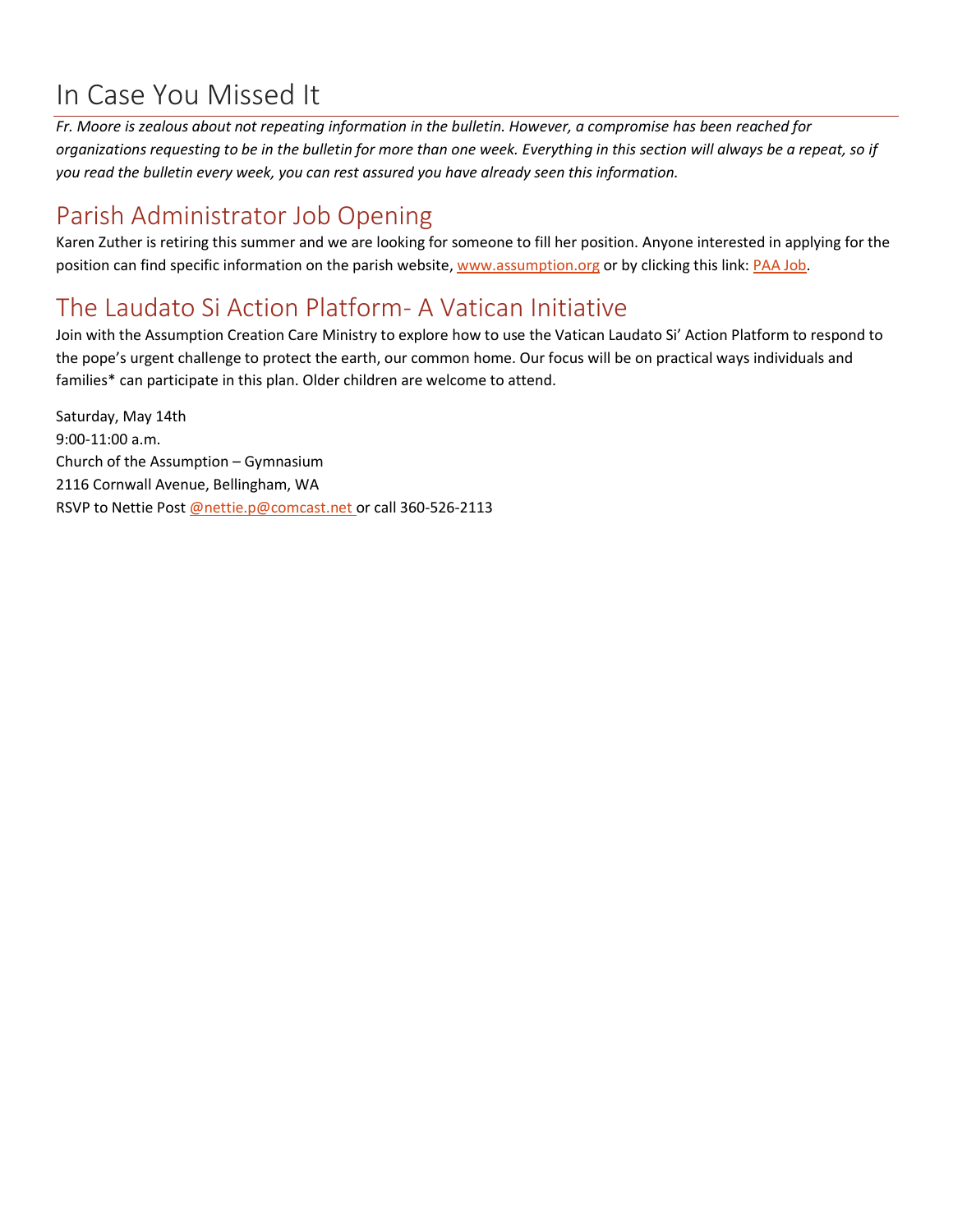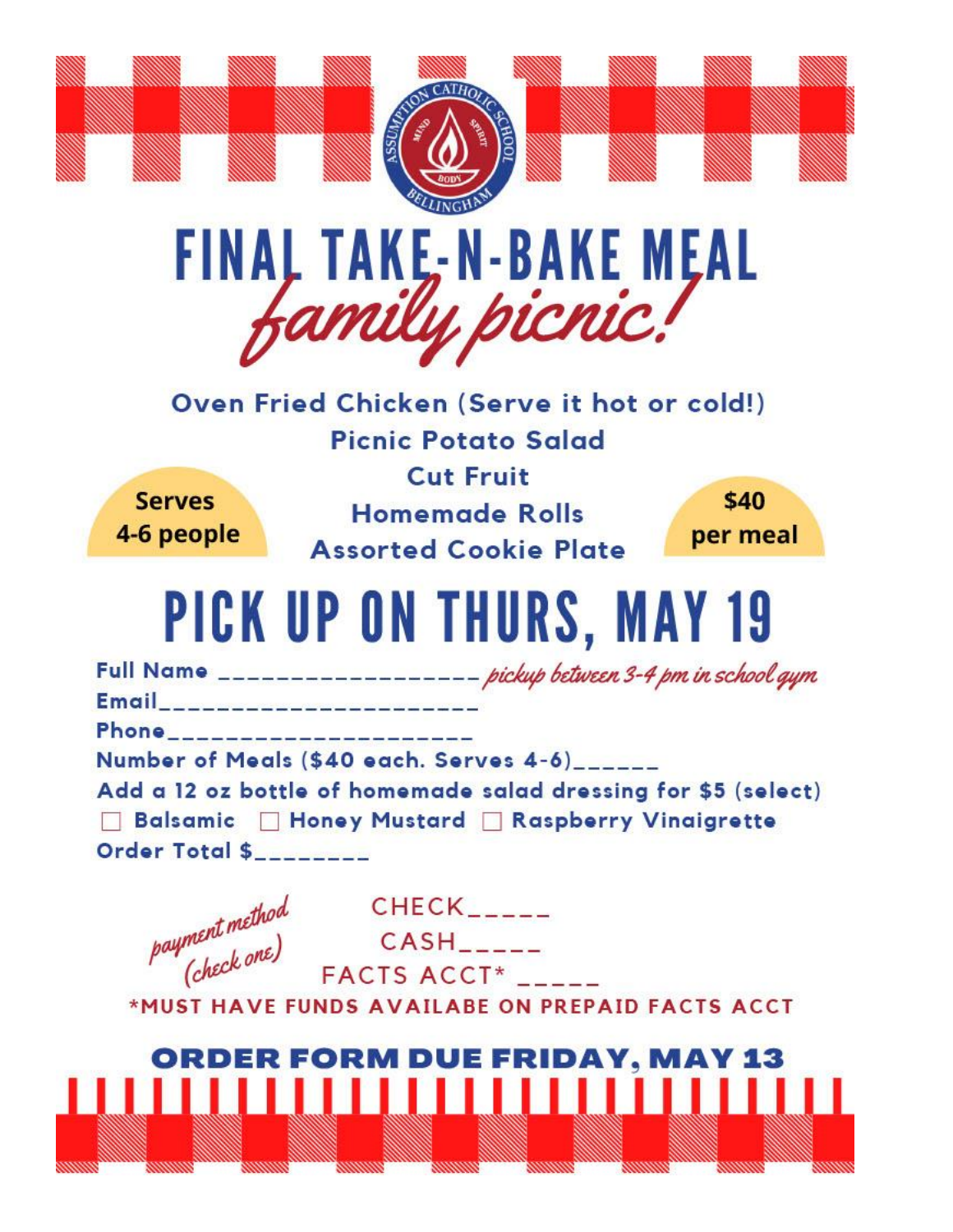# Boletín semanal

#### BOLETÍN SEMANAL DE LA PARROQUIA DE LA ASUNCIÓN EN BELLINGHAM, WA MAYO DE 12 DE 2022

*Vayan, pues, y hagan discípulos de todas las naciones, bautizándolos en el nombre del Padre y del Hijo y del Espíritu Santo, enseñándoles a guardar todo lo que les he mandado; y ¡recuerden! Yo estoy con ustedes todos los días, hasta el fin del mundo. -Mateo 28, 19-20*

# Nota del Pastor

De vez en cuando usaré esta columna para pedir ideas sobre cómo resolver un problema en el que estoy atascado. Hoy, necesito ayuda para tratar de averiguar la sección de distanciamiento.

Por un lado, nos estamos quedando rápidamente sin espacio en la sección no distanciada y es posible que necesitemos comenzar a aumentar nuestra capacidad al tener menos asientos distanciados. Parece que somos la única parroquia en el área, y tal vez solo una de las pocas en la Arquidiócesis, que todavía tiene una sección de distanciamiento designada, por lo que probablemente sea hora de comenzar ese proceso.

Por otro lado, todavía tenemos casi todos los asientos distanciados ocupados en cada misa, y esas personas casi siempre usan máscaras (como se requiere), lo que significa que vinieron esperando sentarse en la sección distanciada. Así que todavía hay feligreses que sienten la necesidad de esa sección, y no quiero alejarlos de la Misa. Dicho esto, es difícil decir que todos deben estar allí, ya que siempre hay un par de personas sin máscaras, por lo que podrían desbordarse desde el otro lado.

Mucha de esta tensión refleja la tensión continua sobre COVID: un montón de personas parecen estar contrayéndolo en este momento, y los CDC ya nos cambiaron a riesgo medio; y, sin embargo, muy pocos parecen ser hospitalizados o morir, entonces, ¿cuán riesgoso es la infección? ¿Se justifica más precaución en este momento, o menos?

Con respecto a las bancas, lo que me gustaría hacer es reducir lentamente la cantidad de bancas distanciadas y ver cómo van las cosas. Es posible que, con el aumento de la capacidad, las personas aún puedan distribuirse lo suficiente como para que nadie sienta que tiene que sentarse al lado de otra persona. Tal vez seis pies no estén disponibles, pero tres pies podrían estarlo. Aun así, no quiero cambiar las cosas detrás de escena, quiero que la gente sepa lo que viene para que puedan planificar.

He discutido la idea de eliminar la sección de distancia por completo en la Misa de las 10:00 a.m., ya que esa es nuestra Misa más completa, pero me han informado que a las personas realmente les gustan sus horarios de Misas y canalizar a las personas a una Misa determinada en función de su características (por ejemplo, deseo de distanciamiento) no es una buena manera de hacer amigos e influir en las personas.

También me gustaría comenzar a tener dos estaciones de comunión al frente nuevamente, en lugar de tener a alguien en el descanso en los bancos, pero eso es difícil de hacer cuando los dos lados de nuestra iglesia no están equilibrados numéricamente.

De todos modos, me encantaría tus pensamientos si los tienes. Estoy DEMASIADO atrasado con el correo electrónico en este momento para *responder* a sus pensamientos, pero definitivamente leeré los correos electrónicos a medida que lleguen y sería bueno tener algunas ideas. [frmoore@assumption.org](mailto:frmoore@assumption.org)

Bendiciones en el Señor,<br> $\overline{\mathcal{H}}$ ,  $\mathcal{W}_{\mathcal{H} \mathcal{H} \mathcal{P}}$ o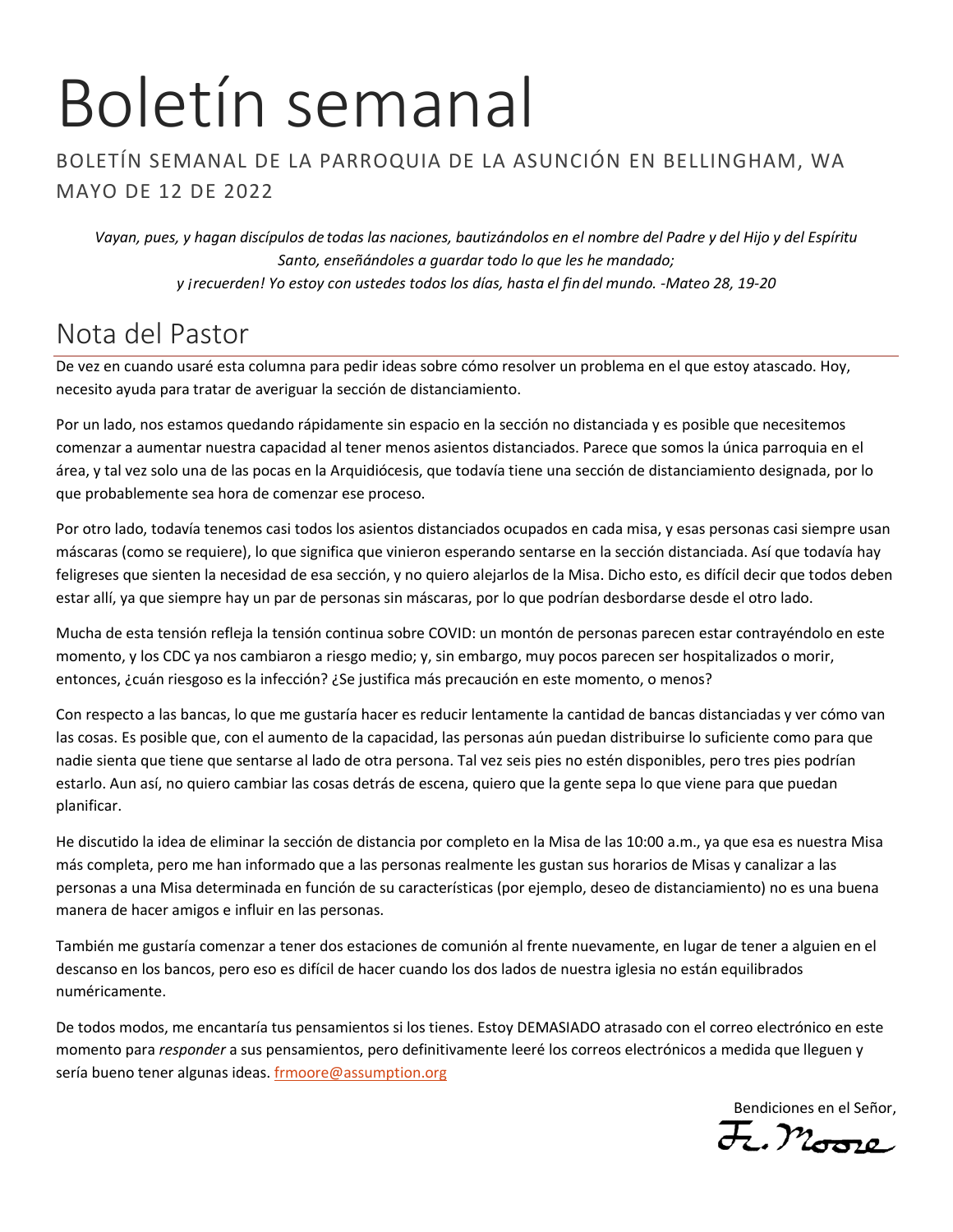## Página de la Arquidiócesis

La Arquidiócesis de Seattle invita a los feligreses a ver s[u página web.](https://archseattle.org/?lang=es) Encuentre todas las cosas católicas en el oeste de Washington, incluidos eventos católicos, ministerios, oportunidades de dar y servir, formas de profundizar la fe y mucho más.

## Nombramientos oficiales

A partir del 1 de julio de 2022, entrarán en vigor los nuevos nombramientos pastorales. Hag[a clic aquí](https://seattlearch.app.box.com/s/x7iz9seg5ubcxgt30vdxtdp4g42ddrp0/file/954006284358) para ver los designados (en inglés).

## Nuestra Señora de la Esperanza (Parroquia Nueva)

El arzobispo, Paul Etienne, anuncia la fusión de dos parroquias. La parroquia está ubicada en Everett, WA y ahora se conoce como Nuestra Señora de la Esperanza. Para más detalles, hag[a clic aquí](https://seattlearch.app.box.com/s/0r8ata7a3h4mwnasd8fuv46q5xzyhgww) (en inglés).

# Noticias Parroquiales

## Actividades familiares en temporada de Pascua

Este **domingo en el gimnasio, 15 de mayo, siguiendo las 10:00 a.m. la misa** y las estaciones de actividades se establecerán durante la hora del café para que todas las familias se unan a nosotros en la celebración de la resurrección de Cristo y la temporada de Pascua. El evento es patrocinado por el programa de Catequesis de toda la familia de la parroquia y está abierto a todos los feligreses.

## Llamamiento Católico Anual

Gracias a todos aquellos que han devuelto su promesa de Llamamiento Católico Anual. Su don hace una diferencia para nuestros hermanos y hermanas en todos los lugares de la vida, incluidos los que están en prisión, las personas que están al final de la vida, los jóvenes y los adultos jóvenes, y las familias que buscan crecer en su fe y celebrar los sacramentos. Si aún no ha hecho una promesa, use un sobre de compromiso (disponible en el Espacio de Reunión) o un formulario en [línea](https://archseattle.org/dar-y-servir/oportunidades-para-dar/peticion-catolica-anual/2022-aca-proximamente/?lang=es) para hacer un regalo seguro para la apelación.

## Apertura del custodio a tiempo parcial

La parroquia de asunción está buscando un custodio a tiempo parcial que pueda trabajar por las noches y algunas horas de fin de semana. El trabajo es de 15-20 horas por semana y las horas son flexibles. Para obtener más información, vaya a nuestro sitio web y descargue la descripción del trabajo y la solicitud. Para cualquier pregunta, póngase en contacto con karenz@assumption.org.

#### Desayuno de panqueques

22 de mayo después de las misas de las 8:00 am y 10:00 am. Serviremos panqueques, huevos revueltos, salchichas, jugo y café. Ven y apoya a Cub Scout Pack y únete a tu comité. Organizado por Assumption Scouts.

## Comida de primavera para familias (Caballeros de Colón)

We'll be in the Assumption parking lot on the fourth Sunday of May (5/22) starting at 7:30 am and until 11:00. And continuing in June (6/26). All cash donations for June will be given to Hope House. Aceptaremos con gratitud latas de alimentos: sopas, mantequilla de maní / mantequilla de nueces, verduras, frutas, carne, frijoles, paquetes de pasta y frijoles secos de 2 libras / o menos y donaciones en efectivo.

Por favor, no hay envases de vidrio.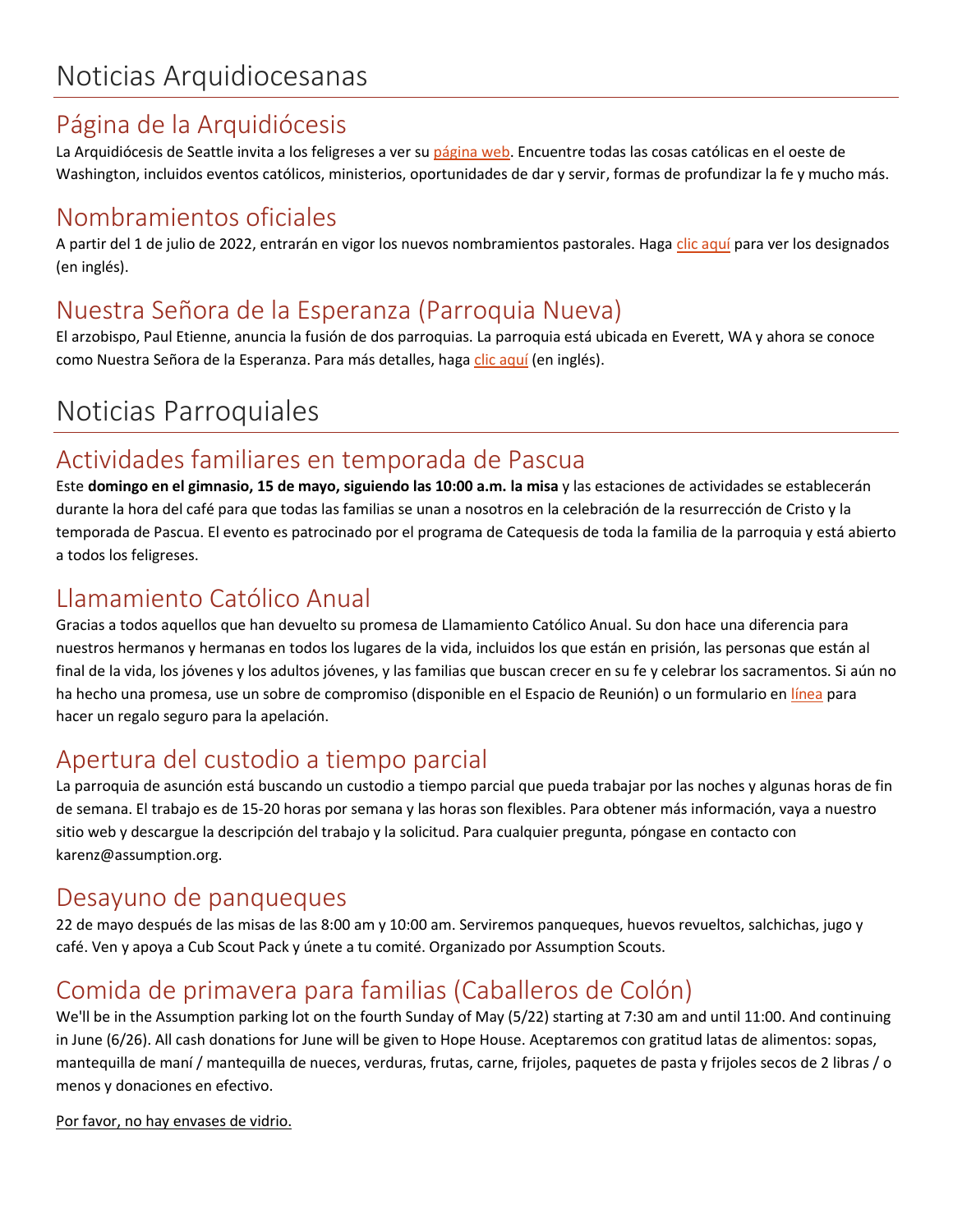## Disponibilidad del P. Moore

Si ha intentado concertar una reunión con el P. Moore recientemente utilizando<https://frmoore.com/bookings>, es posible que haya notado que no parece haber nada disponible. Desafortunadamente, eso es un reflejo exacto de la realidad. Debido a las vacaciones, los eventos de fin de año, su retiro anual y los Días del Sacerdote, el P. Moore casi no tiene disponibilidad hasta julio. Ciertamente cancelará y moverá las cosas para acomodar emergencias, pero cualquier cosa que no sea eso tendrá que esperar.

Este es un excelente momento para notar cuán competente y servicial es nuestro personal parroquial. También es un excelente momento para animar a un joven de su familia a considerar el sacerdocio para que nuestra parroquia pueda algún día volver a tener un vicario parroquial.

# Noticias de la escuela

## Hora del espectáculo

Assumption Catholic School será la anfitriona de la versión de "Johnny Appleseed" del Missoula Children Theater el próximo sábado 21 de mayo a las 3 pm y 5:30 pm. Todos están invitados. La entrada es gratuita, pero las donaciones son muy apreciadas. ¡Ven a ver a los estudiantes de K a 8º grado actuar en este maravilloso espectáculo!

## Adiós Take-N-Bake

Assumption PTC está teniendo su última comida Take-N-Bake y desafortunadamente no continuará. Encuentre al final del boletín un formuario de pedido.

# Próximamente

#### Eventos

- **Domingo, 15 de mayo**
	- o 9:00 am Hora del Café, Gimnasio
	- o 11:00 am Hora del Café, Gimnasio
- **Sábado, 21 de mayo**
	- o 5:00 pm Primeras Comuniones
- **Domingo, 22 de mayo**
	- o Todas las Misas Primeras Comuniones
	- o 9:00 am Desayuno de panqueques, Gimnasio

## Lámpara de vela del Santuario

**Esta semana arde la vela para:** Patricia Wright

## Intenciones de Misa

- **Sábado, 14 de mayo**
	- o 5:00 pm, Bernadette Barrett, SI
- **Domingo, 15 de mayo**
	- o 8:00 am, Charles Krause, RIP
	- o 10:00 am, Pro Populo
	- o 12:30 pm, Antonia Ramirez, SI
- **Martes, 17 de mayo**
	- o 5:30 pm, David W. Smith, RIP
- **Miércoles, 18 de mayo**
	- o 7:15 am, Alberto Vergel De Dios, RIP
- **Jueves, 19 de mayo**
	- o 7:15 am,
- **Viernes, 20 de mayo**
	- o 8:15 am, Joseph Springob, RIP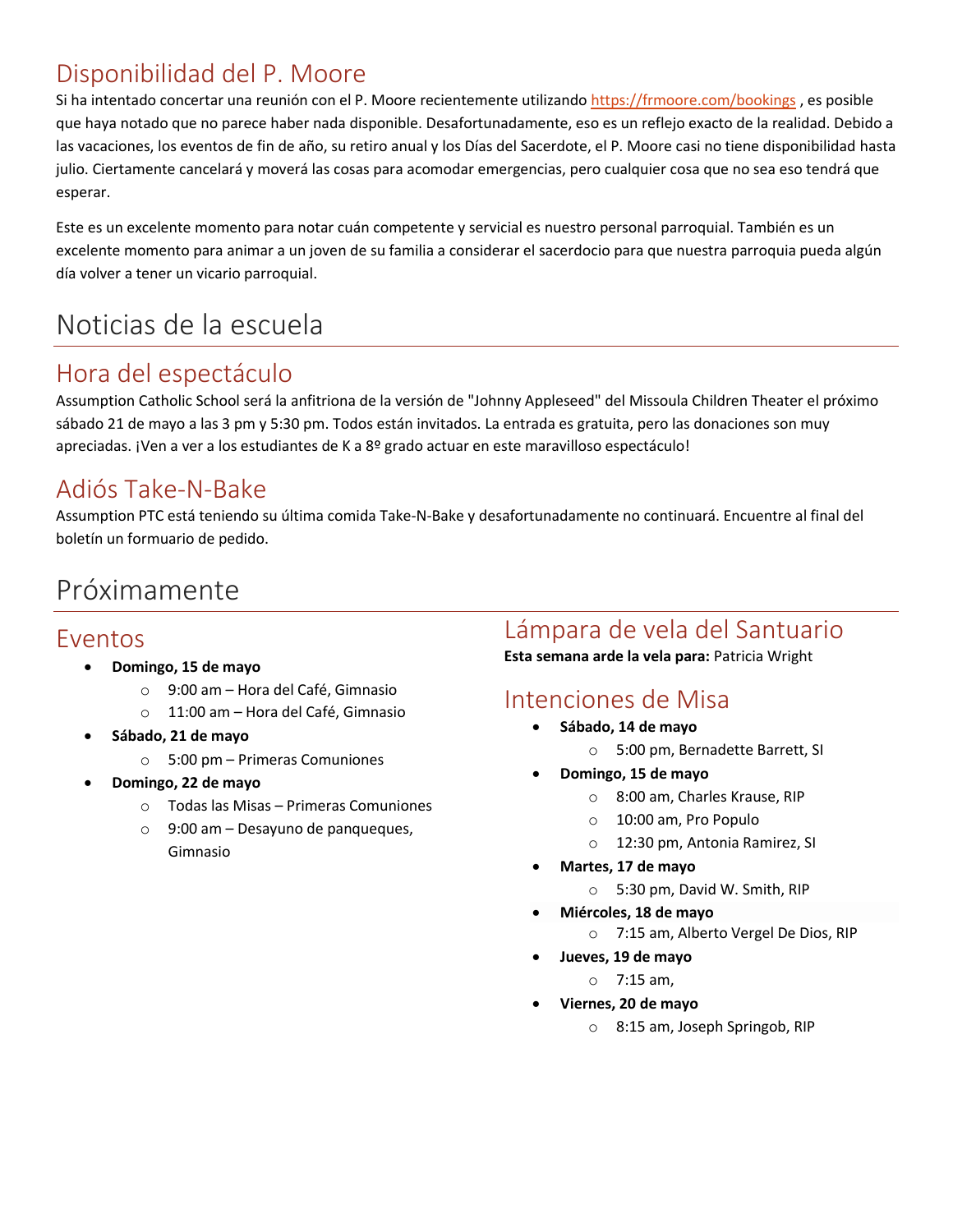# Por si te lo perdiste

*El P. Moore es celoso de no repetir la información en el boletín. Sin embargo, se ha llegado a un compromiso para las organizaciones que solicitan estar en el boletín durante más de una semana. Todo en esta sección siempre será una repetición, por lo que, si lees el boletín cada semana, puedes estar seguro de que ya has visto esta información.*

#### Oferta de trabajo de administrador parroquial

Karen Zuther se jubila este verano y estamos buscando a alguien que ocupe su puesto. Cualquier persona interesada en solicitar el puesto puede encontrar información específica en el sitio web de la parroqui[ahttps://www.assumption.org/](https://www.assumption.org/) o haciendo clic en este enlace: [PAA Job.](https://www.paycomonline.net/v4/ats/web.php/jobs/ViewJobDetails?job=75416&clientkey=BB7A931544EE535844C24FB8F8C1578D&jpt=6652dddda436b0a4152e5ee76ced0c6b)